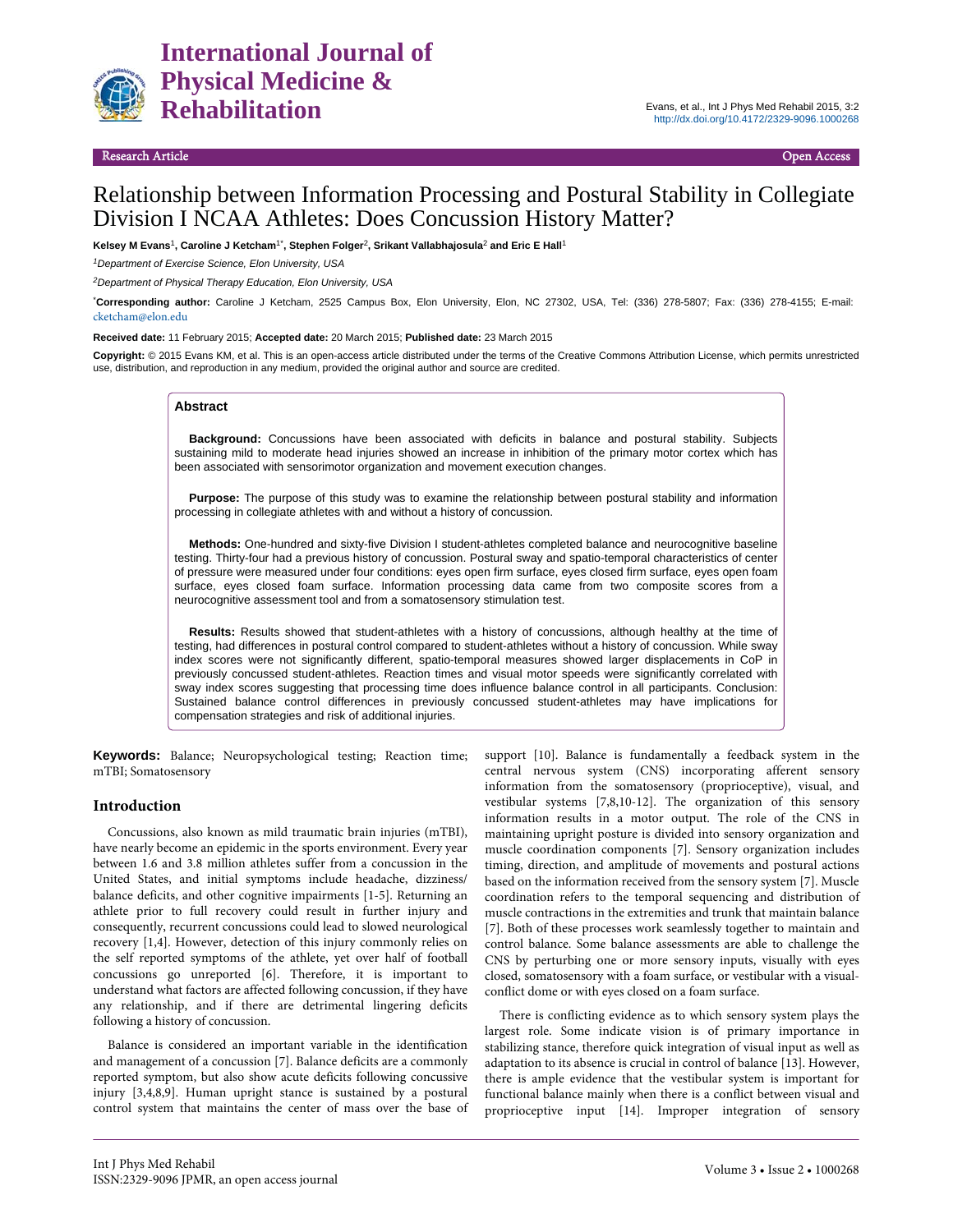information as a result of a concussion may lead to balance difficulties and disorientation for an athlete. One assessment that uses a sophisticated force plate system and is also able to conflict both the visual and somatosensory is the Clinical Test of Sensory Interaction and Balance (CTSIB). Measures of balance such as amount of postural sway and center of pressure (CoP) can be collected using the CTSIB. Measurements utilizing force plate systems have previously identifying lingering deficits in balance that went unnoticed in common clinical measure such as the Balance Error Scoring System (BESS) [15-18]. This indicates that there may be lingering postural deficits in athletes who have returned to competition.

The primary motor cortex (M1), which is involved in executing motor movements, is inhibited following concussion [19]. There is also a strong association between mild to moderate head injuries and increased intracortical inhibition of M1; the greater number of previous concussions leads to greater M1 inhibition [19]. The primary motor cortex elicits its influence over lower extremity muscles involved in the management of balance though descending spinal tracts. Sport concussions may induce long lasting persistent deficits in the activity of the primary motor cortex, and in turn may influence postural sway and reaction time.

Reaction time is known as the time between the detection of a sensory stimulus and the motor response [20-22]. Reaction time is ultimately the time it takes to produce a motor output, and concussed individuals are substantially slower when performing a motor and cognitive task [23,24]. Concussed athletes have a significantly longer mean response time, indicating deficits in either the sensory integration or motor execution capabilities. Reaction time deficiencies are commonly associated with reduced dynamic balance control in concussed individuals [25]. Balance requires quick adjustments to minor postural disturbances; therefore, changes in motor processing time could affect balance and postural control in concussed athletes.

The purpose of the current study was to assess postural stability, reaction time, visual processing speed and the relation between these variables in athletes with a history of a concussion compared to those without a history. Three different reaction scores were collected; one was collected from a sensory component involving a response quickly after tactile stimulation to the index or middle finger. The other reaction scores were composite scores from the Immediate Post-Concussion Assessment and Cognitive Testing (ImPACT) neurocognitive assessment, a reaction time composite and visual motor speed composite. The sensory response involves the somatosensory system, whereas the ImPACT composites are obtained through a level of cognitive and visuomotor processing. Understanding if a relationship exists between either of these reaction time scores and balance can help us understand and possibly explain underlying contributions to changes or deficits in balance. In addition, assessment of spatio-temporal characteristics of CoP will help us understand underlying mechanisms that may contribute to differences in stability. Overall, this research will help us understand how sensory processing and integration are related to balance as well as how concussive injuries may affect these processing systems.

# **Methods**

## **Subjects**

All subjects were a part of an ongoing investigation of a multitude of concussive effects on collegiate student-athletes. All participants were volunteers for this study and signed the IRB forms. All subjects completed baseline evaluations and for the purpose of this study only data collected from the balance, ImPACT and sensory protocol was analyzed.

One hundred and sixty-five NCAA Division I athletes (116 male, 49 female: average  $19.0 + 1.4$  years old) completed the balance and ImPACT testing, 119 of them also completed the sensory portion. These subjects were split into two groups: previously concussed (25 males, 9 females), and no history of concussion (91 males, 40 females). Those with a history of concussion had all be released to return to play and the measures taken were considered baseline data. All subjects were varsity student-athletes tested during their collegiate careers. Sports included football (n=53), women's soccer (n=8), baseball  $(n=40)$ , women's basketball  $(n=7)$ , men's basketball  $(n=12)$ , softball  $(n=20)$ , men's soccer  $(n=11)$ , and volleyball  $(n=14)$ . See Table 1 for more demographics of our sample.

|                    | N              | W/<br>#<br>previous<br>concussion | Age<br>(years) | Height<br>(in) | Weight (lb)    |
|--------------------|----------------|-----------------------------------|----------------|----------------|----------------|
| Football           | 53             | 13                                | $19.2 + 3.3$   | $71.9+$<br>4.5 | $217.2 + 40.4$ |
| Men's Basketball   | 12             | $\overline{2}$                    | $19.5 + 1.6$   | $75.2+$<br>4.0 | $195.7 + 21.8$ |
| Women's Soccer     | 8              | $\Omega$                          | $18.0 + 0.5$   | $64.6+$<br>2.1 | $130.6 + 8.9$  |
| Men's Soccer       | 11             | 3                                 | $18.4 + 1.0$   | $70.5+$<br>2.2 | $161.0 + 11.9$ |
| Women's Basketball | $\overline{7}$ | 4                                 | $18.4 + 1.5$   | $70.3+$<br>4.3 | $155.1 + 22.8$ |
| Volleyball         | 14             | 3                                 | $19.5 + 1.3$   | $70.4+$<br>3.6 | $155.6 + 21.0$ |
| Softball           | 20             | $\overline{2}$                    | $19.4 + 1.0$   | 66.6+<br>2.8   | $152.1 + 20.4$ |
| Baseball           | 40             | 7                                 | $19.8 + 1.3$   | $72.5+$<br>2.4 | 192.3+18.4     |
| Total              | 165            | 34                                | $19.0 + 1.4$   | $70.2+$<br>3.2 | 169.9+20.7     |

#### Table 1: Subject demographics.

### **Balance**

All participants wore the same slip resistance socks while standing comfortably with feet shoulder width apart on the Biodex Balance System SDTM (Biodex Medical Systems, Inc., Shirley, NY). Participants became familiar with the platform and the task before recording was conducted. Initial demographic information was recorded (subject number, height, age). The modified Clinical Test of Sensory Interaction on Balance (mCTSIB) protocol was conducted which allows four different conditions: eyes open firm surface, eyes closed firm surface, eyes open foam surface, eyes closed foam surface. One trial of each condition was conducted for 20 seconds. Five seconds of rest was allowed in between each trial and approximately 30secs between each block condition. The Biodex Balance System allows data collection at 20Hz. A sway index calculated using the position of CoP was recorded under each condition, with a higher score indicating more sway.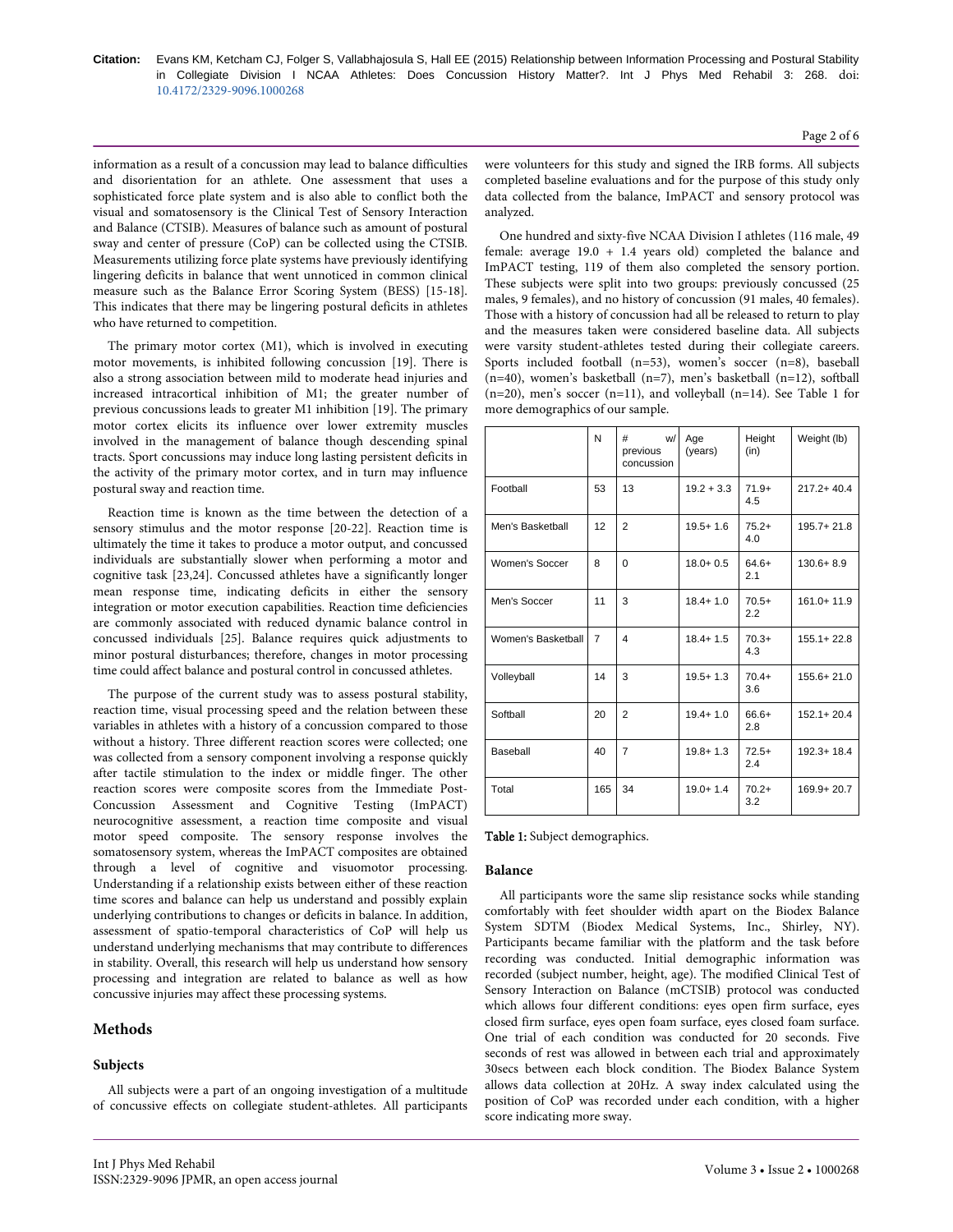Citation: Evans KM, Ketcham CJ, Folger S, Vallabhajosula S, Hall EE (2015) Relationship between Information Processing and Postural Stability in Collegiate Division I NCAA Athletes: Does Concussion History Matter?. Int J Phys Med Rehabil 3: 268. doi: 10.4172/2329-9096.1000268

In addition, several measures related to spatio-temporal characteristics of CoP were calculated using custom scripts written using MATLAB (MathWorks, Natick, MA). MedioLateral (ML) and AnteriorPosterior (AP) measures were calculated for Range; Path Length; Mean Velocity; and RMS Displacement. Total Path Length, Sway Area, and 95% Ellipse of Sway Area were also calculated.

## Impact

All participants completed a baseline of the ImPACTTM concussion-management software (version 4.0; ImPACTTM Applications, Inc.; Pittsburgh, PA). This windows-based program is module-based and takes approximately 30 minutes to complete. First, demographic information as well as health history is collected. Next, the neuropsychological tests were performed, involving testing for attention span, working memory, recall, and response variability. The variables this study is interested in were the reaction time and visual motor speed composite score. Both of these are measurements of cognitive and visuomotor speed.

## Sensory

Participants were seated at a computer with the left arm resting on a small portable tactile stimulator containing two stimulating probes in which the subject placed the forefinger and middle finger on top of the probes (CM-4, Cortical Metrics) [26]. Stimulus probes (roughly 5 mm flat tip) contacted the skin and provided a gentle (non-painful) stimulation. There are multiple tests that are performed over the course of 15-20 minute period. These include simple reaction time, a frequency discrimination, time interval discrimination, and amplitude discrimination. Each test lasted about 3-5 minutes with roughly 40-60 stimulus presentations. Only the simple reaction time scores were examined in this study.

# Data Analysis

A 2 Vision (eyes open or closed)  $\times$  2 Surface (solid or foam)  $\times$  2 Concussion History (Yes or No) repeated measures MANOVA was performed on balance measures. T-tests between groups were conducted on the reaction time measures (sensory 1 & 2, ImPACT Reaction Time Composite and Visual Motor Speed Composite). A Pearson correlation was conducted across measures to look at the relationship between variables. Significance was set at  $\alpha$ =0.05 and trends were reported at  $\alpha$ =0.1.

# **Results**

# **Balance scores**

There was a significant Vision Effect (F(1,150)=414.56, p<0.001) with higher sway index scores in the no vision conditions. There was a significant Surface Effect ( $F(1,150) = 677.48$ ,  $p < 0.001$ ) with higher sway index scores in the foam conditions. There was not a significant Group Effect (p>0.05). There was a Surface x Group Trend (F $(1,150)=3.06$ ,  $p=0.08$ ) and a Surface x Vision x Group Trend (F(1,150)=2.941, p=0.09), with the concussed group showing differential performance on the eyes open foam condition compared to the non-concussed. There were no other significant or trending interactions  $(p>0.1)$ (Figure 1).



Figure 1: Mean (sd) of sway index scores showing the differences in body sway between previously concussed and non-concussed athletes on four different balance conditions.

# CoP spatio-temporal measures

All spatio-temporal measures showed significant Vision, Surface, and Vision by Surface Interactions ( $p<0.05$ ) (Table 2). Interestingly, there was a significant Group Effect for AP RMS Displacement (p<0.05) with Concussed group having larger displacement (Figure 2), and there were trends toward a Vision x Group and Surface x Group interaction (p<0.10) with Concussed group showing larger ranges in the ML direction in the absence of vision and on the foam surface (Figure 3).

|                          | Vision<br>Effect<br>F(1,<br>157) | <b>Surfac</b><br>e<br>Effect<br>F(1,<br>157) | Group<br>Effect<br>F(1,<br>157) | Vision<br>x<br>Group<br>F(1,<br>157) | <b>Surfac</b><br>e<br>x<br>Group<br>F(1,<br>157) | Vision<br>x<br>Surfac<br>e<br>F(1,<br>157) |
|--------------------------|----------------------------------|----------------------------------------------|---------------------------------|--------------------------------------|--------------------------------------------------|--------------------------------------------|
| Sway Score               | 572.04.<br>p<0.001               | 1045.0<br>1.<br>p<0.00<br>1                  | <b>NS</b>                       | <b>NS</b>                            | NS.                                              | 485.01.<br>p<0.00<br>1                     |
| ML Range                 | 403.46,<br>p<0.001               | 615.81,<br>p<0.00<br>1                       | <b>NS</b>                       | 2.67.<br>p=0.08                      | 3.45,<br>$p=0.06$                                | 357.45,<br>p<0.00<br>1                     |
| AP Range                 | 534.65.<br>p<0.001               | 523.24,<br>p<0.00<br>1                       | <b>NS</b>                       | <b>NS</b>                            | <b>NS</b>                                        | 279.04,<br>p<0.00<br>1                     |
| Sway Area                | 238.09,<br>p<0.001               | 268.93,<br>p<0.00<br>1                       | <b>NS</b>                       | <b>NS</b>                            | <b>NS</b>                                        | 218.02,<br>p<0.00<br>1                     |
| ML Path Length           | 380.13.<br>p<0.001               | 473.51.<br>p<0.00<br>1                       | <b>NS</b>                       | <b>NS</b>                            | <b>NS</b>                                        | 307.96.<br>p<0.00<br>1                     |
| AP Path Length           | 540.64.<br>p<0.001               | 572.22.<br>p<0.00<br>1                       | <b>NS</b>                       | <b>NS</b>                            | <b>NS</b>                                        | 338.48.<br>p<0.00<br>1                     |
| <b>Total Path Length</b> | 554.36.<br>p<0.001               | 617.59.<br>p<0.00<br>1                       | <b>NS</b>                       | <b>NS</b>                            | <b>NS</b>                                        | 373.61.<br>p<0.00<br>1                     |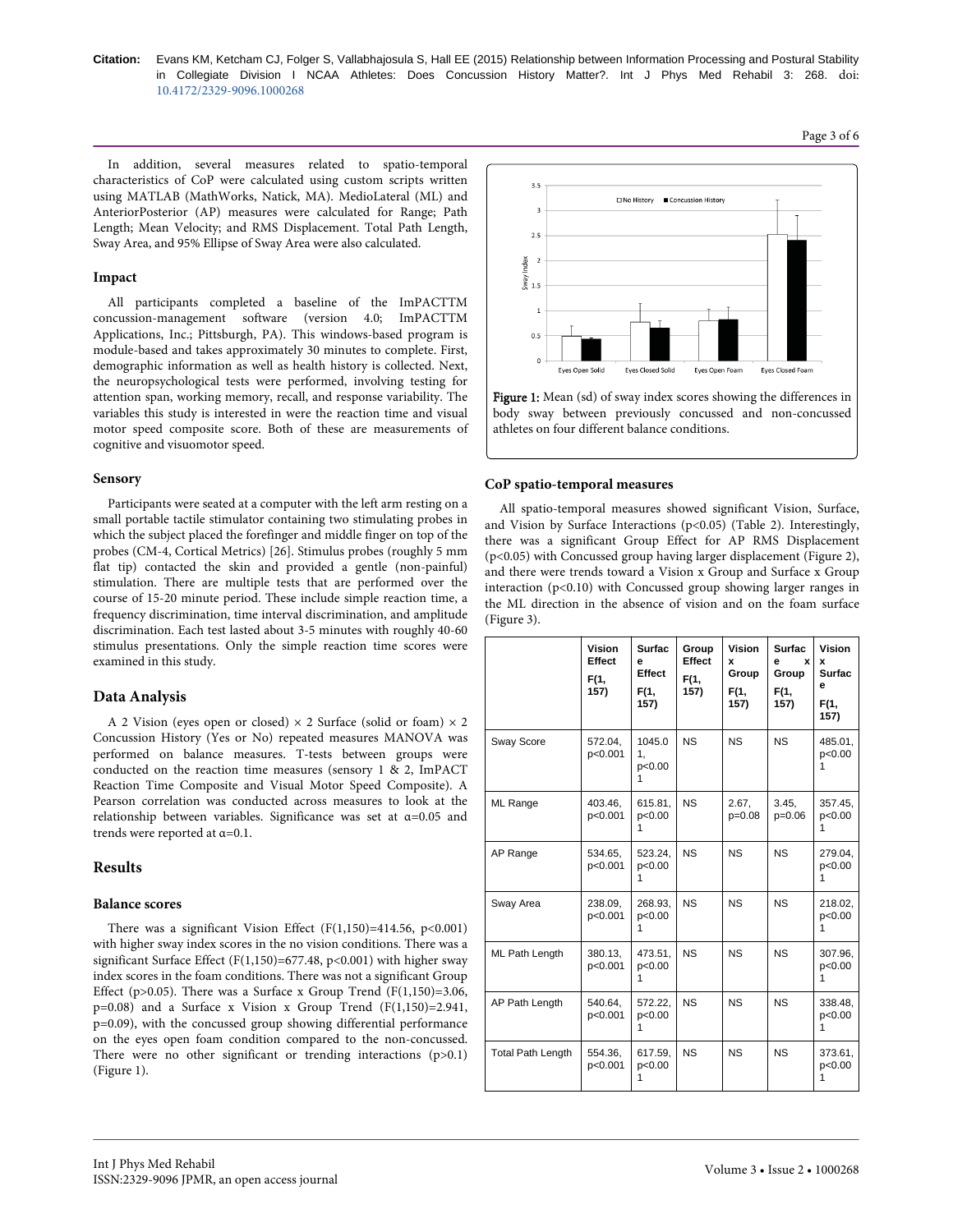| <b>ML Mean Velocity</b>          | 380.13,<br>p<0.001 | 473.51,<br>p<0.00 | <b>NS</b>       | <b>NS</b> | <b>NS</b>       | 307.96,<br>p<0.00 |
|----------------------------------|--------------------|-------------------|-----------------|-----------|-----------------|-------------------|
| AP Mean Velocity                 | 540.64,<br>p<0.001 | 572.33,<br>p<0.00 | <b>NS</b>       | NS        | NS.             | 338.48,<br>p<0.00 |
| ML<br><b>RMS</b><br>Displacement | 439.83.<br>p<0.001 | 690.92,<br>p<0.00 | <b>NS</b>       | NS        | NS.             | 397.09,<br>p<0.00 |
| AP<br><b>RMS</b><br>Displacement | 594.67,<br>p<0.001 | 575.73,<br>p<0.00 | 4.40.<br>p<0.05 | NS.       | 3.29,<br>p=0.07 | 300.79,<br>p<0.00 |
| Ellipse 95% Sway<br>Area         | 245.28.<br>p<0.001 | 284.09,<br>p<0.00 | <b>NS</b>       | NS.       | NS.             | 227.38,<br>p<0.00 |

Table 2: F-scores and p-values for all CoP Spatio-Temporal Measures.



Figure 2: Mean (sd) of AP RMS displacement showing the differences between previously concussed and non-concussed athletes on four different balance conditions.



Figure 3: Mean(sd) of ML range showing the differences between previously concussed and non-concussed athletes on four different balance conditions.

#### **Reaction time/impact**

Comparisons between concussed and non-concussed groups were conducted for reaction time measures and visual motor speed. There were no significant differences between groups (p>0.05).

Pearson correlation analysis was conducted for sway measures across balance conditions, two trials of simple somatosensory reaction time and the ImPACT reaction time and visual motor speed

composites. Simple sensory reaction time trials 1 and 2 were significantly correlated with the ImPACT reaction time composite score ( $r=0.270$ ,  $p<0.01$  and  $r=0.238$ ,  $p<0.01$ ). There were also significant correlations between sway index scores in eyes closed firm, eyes open foam, and eyes closed foam conditions and ImPACT reaction time composite (r=0.175, p<0.05; r=0.206, p<0.01; r=0.198,  $p<0.05$ ), respectively. The ImPACT visual motor composite was correlated with two balance conditions: eyes closed firm( $r=-0.265$ ,  $p<0.001$ ) and eyes open foam (r=-0.219, p=0.005). While these correlations are significant, they are weak likely because of the differences in the tests. See Table 3 for correlations.

|                               | <b>ImPACT Reaction</b><br><b>Time Composite</b> | <b>ImPACT</b><br>Visual<br>Speed<br>Motor<br>Composite |
|-------------------------------|-------------------------------------------------|--------------------------------------------------------|
| Eyes Open Firm Surface (SI)   | 0.128(0.101)                                    | $-0.009(0.909)$                                        |
| Eyes Closed Firm Surface (SI) | $0.175(0.024)^{*}$                              | $-0.265(0.001)^*$                                      |
| Eyes Open Foam Surface (SI)   | $0.206(0.008)^{*}$                              | $-0.219(0.005)^*$                                      |
| Eyes Closed Foam Surface (SI) | $0.198(0.011)^{*}$                              | $-0.093(0.237)$                                        |

Table 3: Correlations between Sway Index Scores (SI) on balance conditions and ImPACT Reaction Time Composite and Visual Motor Speed Composite. R-values are reported first, then P values in parentheses. An asterisk indicates significance.

### **Discussion**

Amount and postural sway is a behavioral measure of how sensory information is gathered, processed and integrated into a motor response. Understanding responses on postural manipulation, visual motor processing speed (ImPACT composite) and reaction time measures (simple sensory and ImPACT composite) can help in understanding if there are long-term differences in how information is processed. This may have implications in sport and daily life for athletes who have endured a concussion. Postural stability and reaction time require a level of information processing involving different sensory systems and cognitive systems.

Results showed that changing surface and thus saliency of somatosensory information, and removing vision led to higher sway index scores across all groups. Guskiewicz [7] noted that communication lost between the three sensory information systems would cause moderate to severe postural instability. Hence, higher sway index scores were observed when a sensory system was lost or distorted across all groups. No significant differences between the concussed and non-concussed existed, but this may be due to the sensitivity of our measures. There was a Surface x Group trend and a Surface  $\times$  Vision  $\times$  Group trend indicating that the concussed group was affected by surface and vision changes differently than the nonconcussed group. This may reveal that the concussed group has greater difficulty when presented with conflicting sensory information. As mentioned earlier, individuals who have difficulty integrating sensory systems, as well as choosing the correct cues are going to have greater instability that is harder to overcome. Possibly, previously concussed athletes have particular difficulty when presented with vision information and distorted somatosensory information, and are unsure which to prioritize and use [7].

The difference between the concussed and non-concussed groups and how each group was affected based on the sensory information

## Page 4 of 6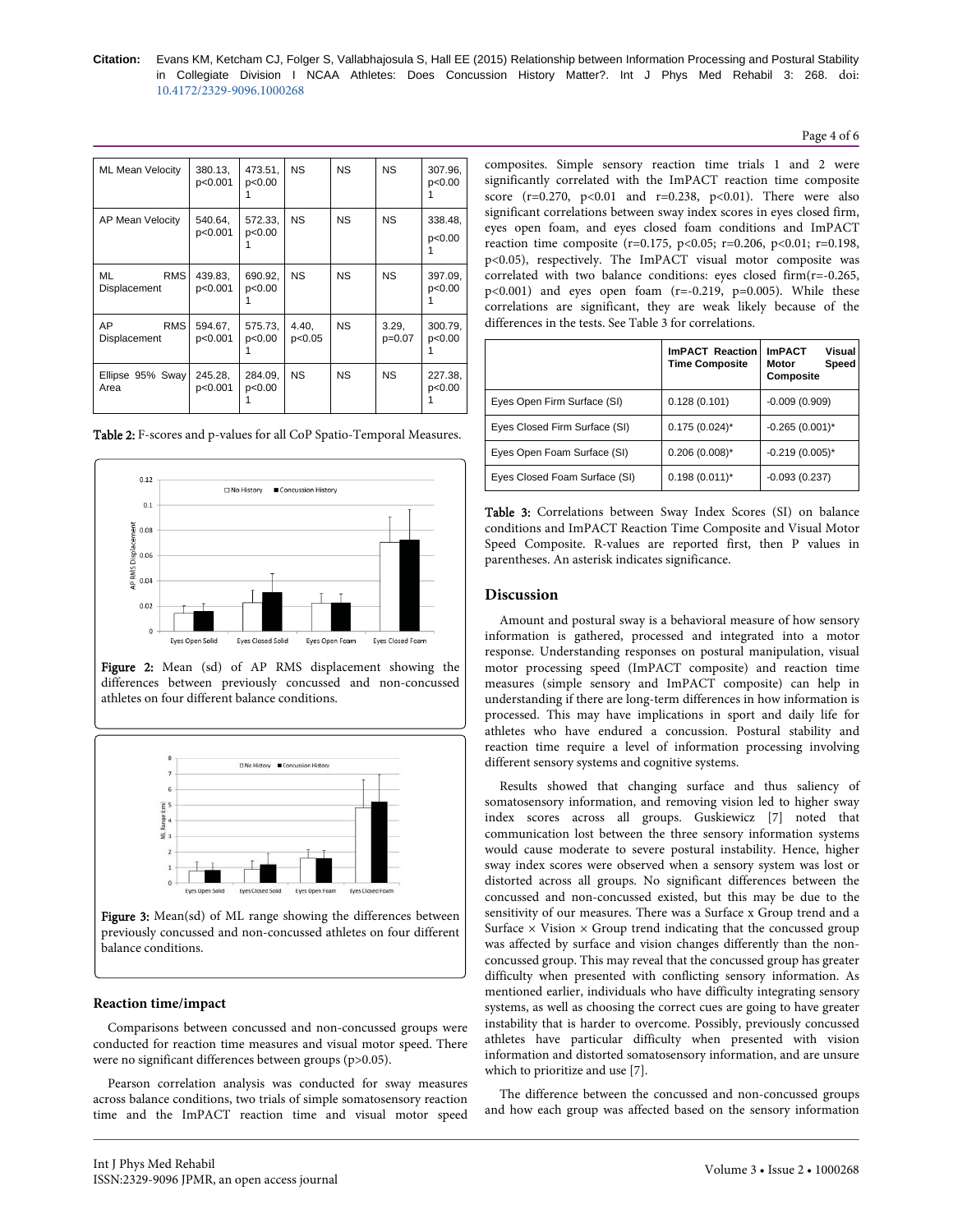Citation: Evans KM, Ketcham CJ, Folger S, Vallabhajosula S, Hall EE (2015) Relationship between Information Processing and Postural Stability in Collegiate Division I NCAA Athletes: Does Concussion History Matter?. Int J Phys Med Rehabil 3: 268. doi: 10.4172/2329-9096.1000268

#### Page 5 of 6

received is shown in Figure 1. The concussed group had lower sway index scores than the non-concussed group in three out of the four conditions, although not significantly lower. This may seem as though this group is performing better than the non-concussed group. However, caution should be used in determining lower scores as better performance. When we examined the spatio-temporal characteristics of CoP, the groups are different on AP RMS Displacement and ML Range depending on conditions. The previously concussed group has a larger Displacement in the AP direction and more range in the ML condition suggesting that they deviated from center more than those without a history of concussion although maintaining a more stable position overall. It is possible that the formerly concussed group may have a processing strategy that causes co-contraction or a greater level of rigidity that is not seen in the athletes with no history of a concussion. The sway and spatio-temporal measures support this. A more rigid posture with larger deviations when disturbed can pose risks for injury if balance is disturbed.

Previous research has found CoP displacements to be less random and more regular in concussed athletes, this could potentially support a strategy created by this group [15,19]. Cavanaugh and colleagues suggest that the CoP oscillations may be due to abnormal changes in cortical oscillatory activity. The only condition in which the concussed group had a higher sway score was in the eyes open foam surface. Integrating visual information as well as distorted somatosensory information may be what is most difficult for the concussed group. Guskiewicz, et al. [2] suggest that the postural deficits are linked to sensory interaction problem, and concussed individuals may have difficulty choosing the correct postural cues. Lingering effects may cause this group to have difficulty integrating and processing different sensory information.

Further analysis should include assessment of the underlying pattern of control. General CoP measures are not sensitive to oscillations or variability within the balance measurements and may not be able to detect underlying deficits. Approximate entropy (ApEn) may be able to uncover variability and oscillations within individual measures [15,19]. ApEn and virtual time-to-contact measures may be able to detect postural abnormalities that are not observed during traditional balance testing up to a month following injury [27]. Residual postural abnormalities in concussed individuals may go undetected using conventional measures and injured athletes may be returning to competition before fully recovered. Unconventional measures could potentially portray more variability in the concussed group even though the groups were not significantly different. Also, it may help us understand that a lower sway score may not indicate better balance.

It is important to understand that the athletes in the "concussed" group are athletes that completed the baseline evaluation and are healthy and cleared to play but have in the past had at least one or more concussions. These recovered individuals may be processing information differently based on our results. If an athlete has difficulty processing sensory information; balance and reaction time will be greatly affected. Difficulties in balance and reaction time can be detrimental to an athlete's success on the field or court as well as making one more susceptible to further injury.

Results showed significant correlations between the simple somatosensory reaction time and the ImPACT reaction time composite. The reaction time composite is a robust measure that likely involves a greater degree of cognitive processing compared to the simple somatosensory reaction results examined in this study. These

variables are correlated to each other as well as to majority of the balance scores. Broglio and colleagues (2009) found deficits in cognitive processing between the time of a stimulus and a response in athletes who had suffered a concussion within three years prior to the investigation. The significant correlation between balance and reaction time was hypothesized and leads us to believe that deficits in balance will also indicate deficits in reaction time, and this may be due to distorted information processing. Catena and colleagues (2011) discovered similar findings and observed changes in gait were related to slower reaction times in the Stroop task.

Interestingly, the visual motor speed was negatively correlated with sway index scores for the four balance conditions. Two of these values were significant (eyes closed firm surface, and eyes open foam surface). As the concussed group had lower, yet insignificant, sway index scores when compared to the non-concussed across four conditions they also had a higher visual motor speed, which is a measure of visuomotor processing. Even though there is no Group Effect, it provides a thought for further research in the visuomotor processing speed in relation to residual balance effects. Also, it may suggest that those with deficits in sensorimotor processing and integration may choose a strategy that involves co-contraction or more rigidity to maintain stability. This could negatively affect performance in athletes as well as make them more susceptible to injury.

This research continues to promote a multifaceted approach to the management and evaluation of concussive injuries. The results suggest that there may be lingering deficits in individuals who have suffered a concussion. As far as balance, it is important to evaluate balance as an absolute measure since lower sway index scores are debatable in whether or not they convey better balance. A complete battery including a neurocognitive assessment and a balance assessment with variability measures may be useful and most effective in identifying residual effects as well as managing the road to recovery.

## References

- Guskiewicz KM, Weaver NL, Padua DA, Garrett WE Jr (2000) 1. Epidemiology of concussion in collegiate and high school football players. Am J Sports Med 28: 643-650.
- Guskiewicz KM, Ross SE, Marshall SW (2001) Postural Stability and  $2<sub>1</sub>$ Neuropsychological Deficits After Concussion in Collegiate Athletes. J Athl Train 36: 263-273.
- Guskiewicz KM, McCrea M, Marshall SW, Cantu RC, Randolph C, et al. (2003) Cumulative effects associated with recurrent concussion in collegiate football players: the NCAA Concussion Study. JAMA 290: 2549-2555.
- McCrea M, Guskiewicz KM, Marshall SW, Barr W, Randolph C, et al. (2003) Acute effects and recovery time following concussion in collegiate football players: the NCAA Concussion Study. JAMA 290: 2556-2563.
- Langlois JA, Rutland-Brown W, Wald MM (2006) The epidemiology and 5 impact of traumatic brain injury: a brief overview. J Head Trauma Rehabil 21: 375-378.
- McCrea M, Hammeke T, Olsen G, Leo P, Guskiewicz K (2004) 6 Unreported concussion in high school football players: implications for prevention. Clin J Sport Med 14: 13-17.
- Guskiewicz KM (2011) Balance assessment in the management of sport-7. related concussion. Clin Sports Med 30: 89-102, ix.
- Riemann BL, Guskiewicz KM (2000) Effects of mild head injury on postural stability as measured through clinical balance testing. J Athl Train 35: 19-25.
- Guskiewicz KM (2001) Postural stability assessment following  $\mathbf{Q}$ concussion: one piece of the puzzle. Clin J Sport Med 11: 182-189.